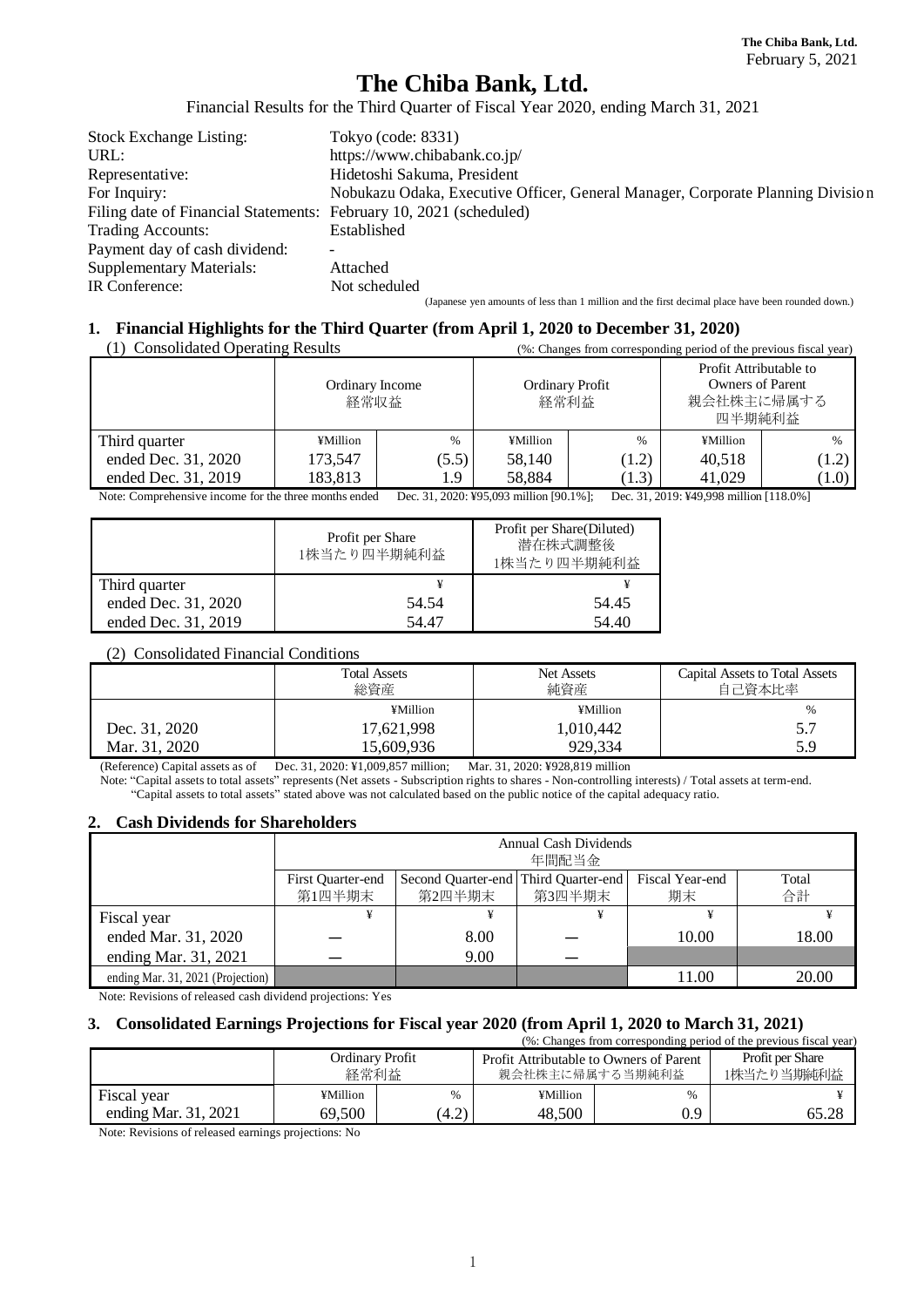#### **\* Notes**

- (1) Material changes in consolidated subsidiaries during the period (changes in specific subsidiaries accompanied by changes in scope of consolidation): No
- (2) Adoption of particular accounting methods for quarterly consolidated financial statements: No

#### (3) Changes in accounting principles, accounting estimates and restatement:

- ① Changes in accounting principles in accordance with changes in accounting standard, etc.: No
- ② Other changes in accounting principles: Yes
- ③ Changes in accounting estimates: Yes
- ④ Restatement: No
- Note: The Chiba Bank and consolidated subsidiaries have changed the depreciation method form the first quarter of consolidated fiscal year, and this change is applicable to "change in accounting principles that is difficult to distinguish from change in accounting estimates." For information in detail, please refer to "2. Quarterly Consolidated Financial Statements and Notes (5) Change in Accounting Principles that is Difficult to Distinguish from Change in Accounting Estimates" on page 9.

#### (4) Number of Issued Shares (Common Stock)

| (1) | Number of issued shares (including treasury shares): | Dec. 31, 2020                   | 815,521,087 shares |
|-----|------------------------------------------------------|---------------------------------|--------------------|
|     |                                                      | Mar. 31, 2020                   | 815,521,087 shares |
|     | 2 Number of treasury shares:                         | Dec. 31, 2020                   | 72,602,135 shares  |
|     |                                                      | Mar. 31, 2020                   | 72,709,778 shares  |
|     | 3 Average number of issued shares:                   | Nine months ended Dec. 31, 2020 | 742,883,229 shares |
|     |                                                      | Nine months ended Dec. 31, 2019 | 753,185,974 shares |

#### **\* This quarterly report is not subject to the quarterly review**

#### **\* Explanation for the proper use of projections and other notes**

For information related to the projections, please refer to "1. Qualitative Information (3) Qualitative Information related to the Consolidated Earnings Projections" on page 4.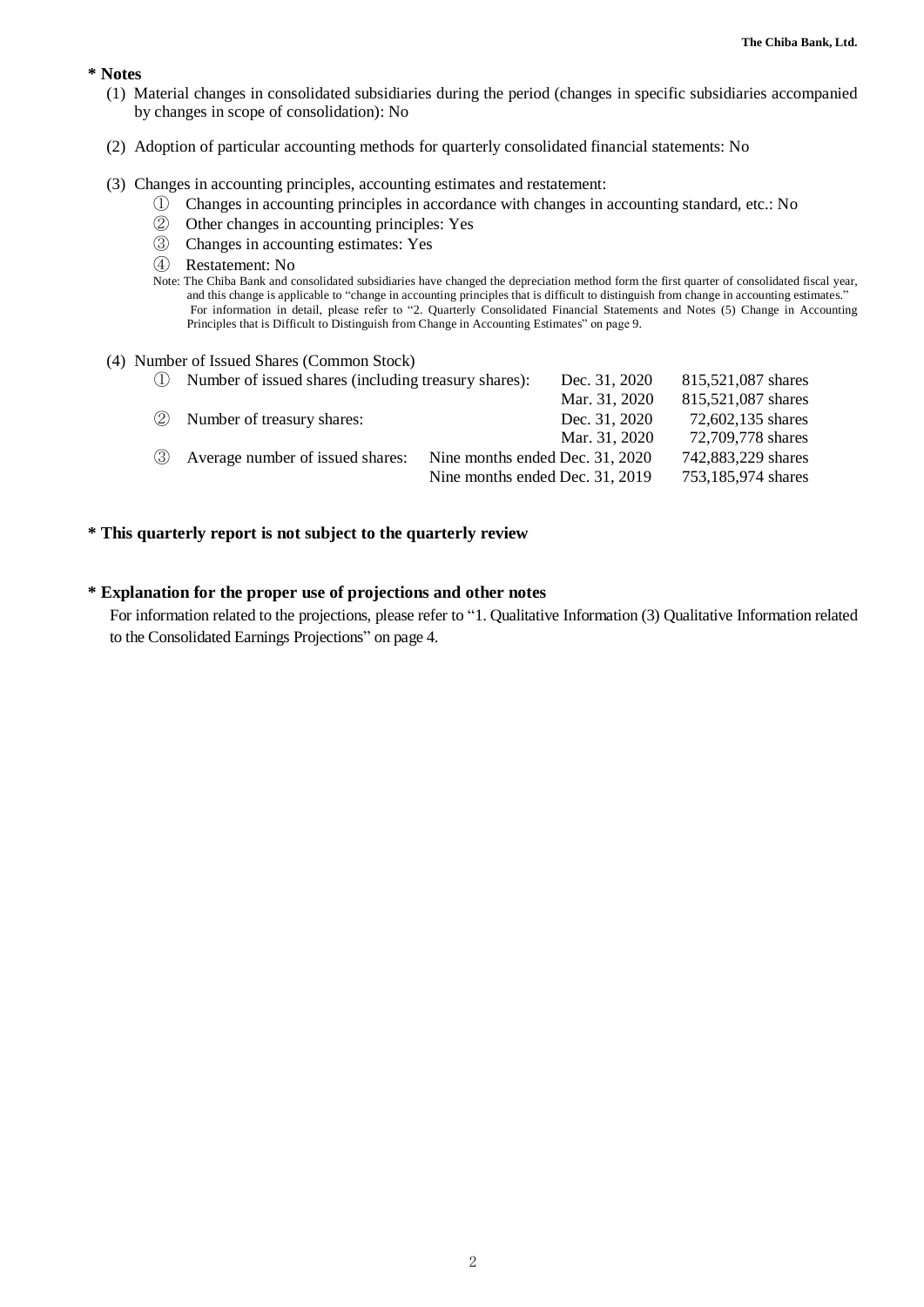# **Table of contents**

| (5) Change in Accounting Principles that is Difficult to Distinguish from Change in Accounting Estimates 9 |  |
|------------------------------------------------------------------------------------------------------------|--|
|                                                                                                            |  |
|                                                                                                            |  |
|                                                                                                            |  |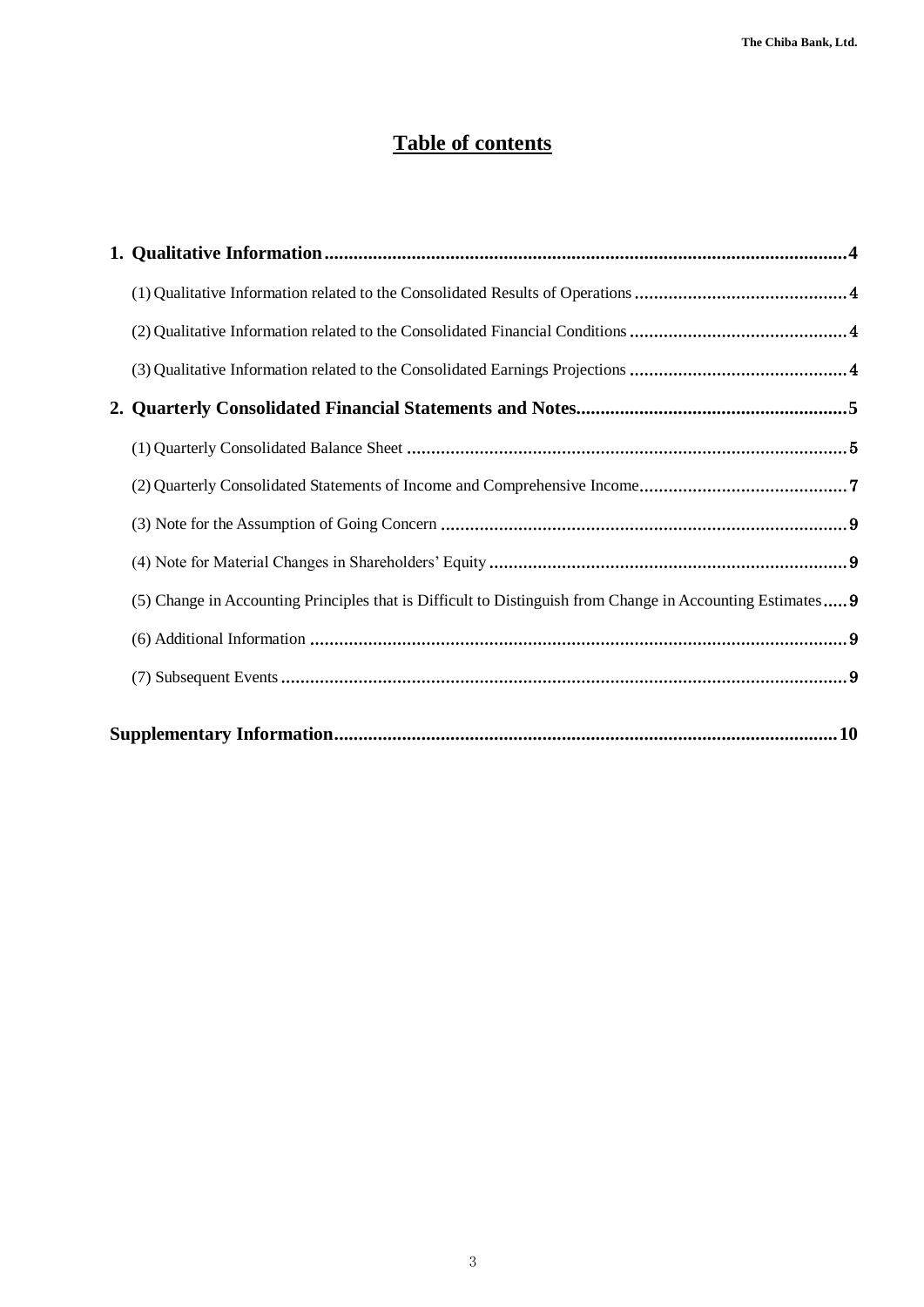#### <span id="page-3-0"></span>**1. Qualitative Information**

#### <span id="page-3-1"></span>**(1) Qualitative Information related to the Consolidated Results of Operations**

Financial results for the third quarter of fiscal year ending March 31, 2021 were as follows.

Ordinary income decreased by ¥10,265 million from the corresponding period of the previous fiscal year, to ¥173,547 million mainly due to decrease in interest income such as interest on loans and discounts. Ordinary expenses decreased by ¥9,522 million from the corresponding period of the previous fiscal year, to ¥11,547 million mainly due to decrease in interest expenses such as interest on deposits.

As a result, ordinary profit decreased by ¥743 million to ¥58,140 million, and profit attributable to owners of parent decreased by ¥510 million to ¥40,518 million compared with the corresponding period of the previous fiscal year.

#### <span id="page-3-2"></span>**(2) Qualitative Information related to the Consolidated Financial Conditions**

Total assets as of December 31, 2020 increased by ¥2,012.0 billion from the previous fiscal year-end, to ¥17,621.9 billion. Figures for the Bank's major accounts were as follows.

The balance of deposits as of Dec. 31, 2020 was ¥13,668.6 billion, an increase of ¥895.9 billion mainly in personal deposits from the position as of March 31, 2020. This growth reflects our continuing efforts to provide a full range of financial products and services, as well as activities to encourage customers to make the Chiba Bank their main banking institution for household needs. We also continued to respond positively to the funding demand of customers. As a result, the balance of loans and bills discounted as of December 31, 2020 increased by ¥465.9 billion from the position as of March 31, 2020, to ¥11,031.6 billion. The amount of securities held increased by ¥153.0 billion from the position as of March 31, 2020, to ¥2,271.6 billion.

#### <span id="page-3-3"></span>**(3) Qualitative Information related to the Consolidated Earnings Projections**

① Consolidated Earnings Projections

There are no changes in our earnings projections for the fiscal year ending March 31, 2021 released on November 9, 2020.

Note: The above projections are based on information, which is presently available, and assumptions coming from the judgment, assessment, and recognition of facts at this moment. Actual results may differ from those projections depending on various future factors. If the earnings projects require any revisions, it will be promptly announced.

#### ② Upward Revision of the Cash Dividend Projection

The Bank proposes to increase the year-end cash dividend for the fiscal year ending March 31, 2021, which was planned to be ¥9.00 per share, by ¥2.00 to ¥11.00 per share to show our appreciation for the ongoing assistance of our shareholders. For more details, please refer to the "Announcement regarding the upward revision of the cash dividend projection for FY2020 ending March 2021" released separately today.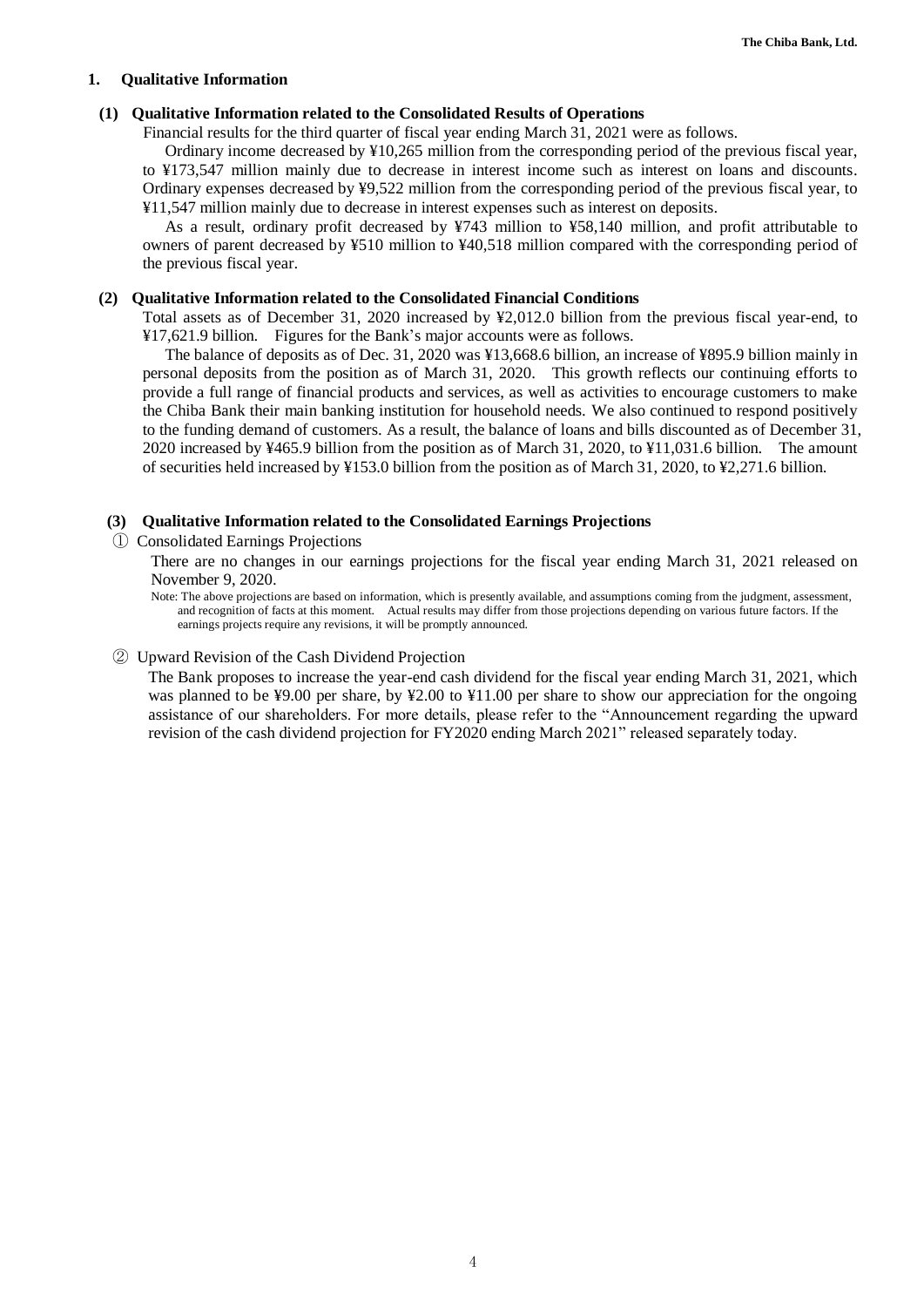# <span id="page-4-0"></span>**2. Quarterly Consolidated Financial Statements and Notes**

# <span id="page-4-1"></span>**(1) Quarterly Consolidated Balance Sheet**

|                                                       |                                        |                | (¥ Million)       |
|-------------------------------------------------------|----------------------------------------|----------------|-------------------|
| Item                                                  | 科目                                     | As of          | As of             |
|                                                       | (Japanese)<br>(資産の部)                   | March 31, 2020 | December 31, 2020 |
| Assets<br>Cash and due from banks                     | 現<br>金<br>預<br>ゖ<br>金                  | 1,928,656      | 3,491,969         |
| Call loans and bills bought                           | コールローン及び買入手形                           | 152,307        | 118,924           |
| Receivables under resale agreements                   | 先<br>勘<br>現<br>定<br>買                  | 19,999         | 24,999            |
| Receivables under securities borrowing transactions   | 債券貸借取引支払保証金                            |                | 11,097            |
| Monetary claims bought                                | 買<br>入<br>銭<br>権<br>金<br>債             | 21,245         | 23,939            |
| Trading assets                                        | 特<br>引<br>定<br>取<br>資<br>産             | 418,373        | 215,262           |
| Money held in trust                                   | 銭<br>金<br>の<br>信<br>託                  | 28,684         | 21,616            |
| Securities                                            | 有<br>証<br>価<br>券                       | 2,118,588      | 2,271,652         |
|                                                       | 貸<br>出<br>金                            |                |                   |
| Loans and bills discounted                            | 為                                      | 10,565,697     | 11,031,634        |
| Foreign exchanges<br>Other assets                     | 替<br>外<br>国<br>そ<br>他<br>資<br>産        | 6,394          | 4,516             |
|                                                       | の                                      | 199,995        | 252,619           |
| Tangible fixed assets                                 | 有<br>資<br>産<br>形<br>定<br>固             | 116,118        | 127,797           |
| Intangible fixed assets                               | 定<br>資<br>無<br>形<br>固<br>産             | 14,593         | 14,300            |
| Net defined benefit asset                             | 産<br>退<br>職給<br>付に<br>係<br>る資          | 536            | 2,813             |
| Deferred tax assets                                   | 繰<br>延<br>税<br>金<br>産<br>資             | 4,776          | 4,203             |
| Customers' liabilities for acceptances and guarantees | 諾<br>返<br>支<br>払<br>承<br>見             | 45,259         | 37,070            |
| Allowance for loan losses                             | 貸<br>引<br>当<br>金<br>倒                  | (31,291)       | (32, 420)         |
| Total assets                                          | 計<br>資<br>産<br>部<br>合<br>$\sigma$      | 15,609,936     | 17,621,998        |
| Liabilities                                           | (負債の部)                                 |                |                   |
| Deposits                                              | 預<br>金                                 | 12,772,684     | 13,668,673        |
| Negotiable certificates of deposit                    | 譲<br>渡<br>性<br>金<br>預                  | 444,293        | 492,227           |
| Call money and bills sold                             | コールマネー及び売渡手形                           | 220,000        | 672,800           |
| Payables under repurchase agreements                  | 勘<br>売<br>現<br>先<br>定                  | 30,657         | 17,745            |
| Payables under securities lending transactions        | 債券貸借取引受入担保金                            | 287,159        | 236,156           |
| <b>Trading liabilities</b>                            | 特<br>定<br>引<br>負<br>債<br>取             | 25,641         | 31,506            |
| Borrowed money                                        | 借<br>用<br>金                            | 522,514        | 1,158,134         |
| Foreign exchanges                                     | 為<br>外<br>国<br>替                       | 834            | 581               |
| Bonds payable                                         | 債<br>社                                 | 115,229        | 80,997            |
| Borrowed money from trust account                     | 託<br>勘<br>定<br>借<br>信                  | 2,790          | 2,989             |
| Other liabilities                                     | そ<br>負<br>他<br>債<br>の                  | 195,755        | 171,172           |
| Net defined benefit liability                         | 退職給付に係る負債                              | 1,655          | 1,086             |
| Provision for directors' retirement benefits          | 役員退職慰労引当金                              | 192            | 172               |
| Provision for reimbursement of deposits               | 睡眠預金払戻損失引当金                            | 1,692          | 1,247             |
| Provision for point loyalty programs                  | 引<br>ポ<br>当<br>金<br>イ<br>ン<br>$\vdash$ | 576            | 673               |
| Reserves under special laws                           | 引当<br>別法上の<br>金<br>特                   | 21             | 19                |
| Deferred tax liabilities                              | 税<br>金<br>債<br>延<br>負<br>繰             | 3,129          | 27,788            |
| Deferred tax liabilities for land revaluation         | 再評価に係る繰延税金負債                           | 10,511         | 10,511            |
| Acceptances and guarantees                            | 払<br>諾<br>支<br>承                       | 45,259         | 37,070            |
| <b>Total liabilities</b>                              | 計<br>負<br>部<br>債<br>の<br>合             | 14,680,602     | 16,611,556        |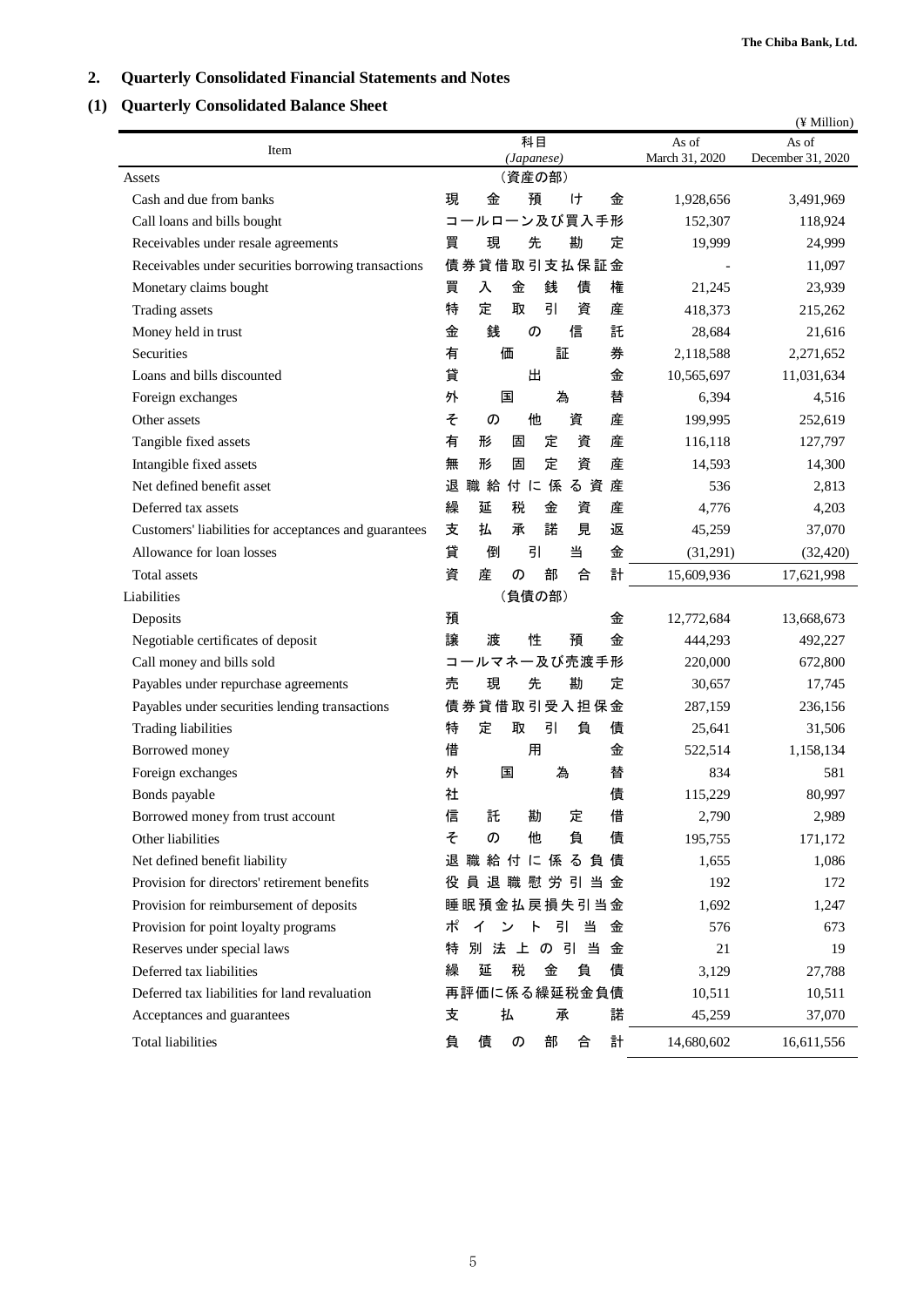**The Chiba Bank, Ltd.**

|                                                       |       |                                             |        |          |         |   |   |            | (¥ Million)                |
|-------------------------------------------------------|-------|---------------------------------------------|--------|----------|---------|---|---|------------|----------------------------|
| Item                                                  |       | 科目<br>As of<br>March 31, 2020<br>(Japanese) |        |          |         |   |   |            | As of<br>December 31, 2020 |
| Net assets                                            |       |                                             |        |          | (純資産の部) |   |   |            |                            |
| Capital stock                                         | 資     |                                             |        | 本        |         |   | 金 | 145,069    | 145,069                    |
| Capital surplus                                       | 資     | 本                                           |        | 剰        | 余       |   | 金 | 122,134    | 122,134                    |
| Retained earnings                                     | 利     | 益                                           |        | 剰        | 余       |   | 金 | 641,387    | 667,777                    |
| Treasury shares                                       | 自     |                                             | 己      |          | 株       |   | 式 | (49, 194)  | (49, 121)                  |
| Total shareholders' equity                            | 株     | 主                                           | 資      |          | 本       | 合 | 計 | 859,396    | 885,859                    |
| Valuation difference on available-for-sale securities |       | その他有価証券評価差額金                                |        |          |         |   |   | 73,231     | 126,209                    |
| Deferred gains or losses on hedges                    | 繰     | 延                                           | $\sim$ | ッ        | ジ       | 損 | 益 | (8,504)    | (7,338)                    |
| Revaluation reserve for land                          | $\pm$ | 地                                           | 再      | 評        | 価<br>差  | 額 | 金 | 10,025     | 10,025                     |
| Remeasurements of defined benefit plans               |       | 退職給付に係る調整累計額                                |        |          |         |   |   | (5,330)    | (4,897)                    |
| Total accumulated other comprehensive income          |       | その他の包括利益累計額合計                               |        |          |         |   |   | 69,423     | 123,998                    |
| Subscription rights to shares                         | 新     | 株                                           |        | 予        | 約       |   | 権 | 514        | 584                        |
| Total net assets                                      | 純     | 資                                           | 産      | $\sigma$ | 部       | 合 | 計 | 929,334    | 1,010,442                  |
| Total liabilities and net assets                      |       | 負 債 及 び 純 資 産 の 部 合 計                       |        |          |         |   |   | 15,609,936 | 17,621,998                 |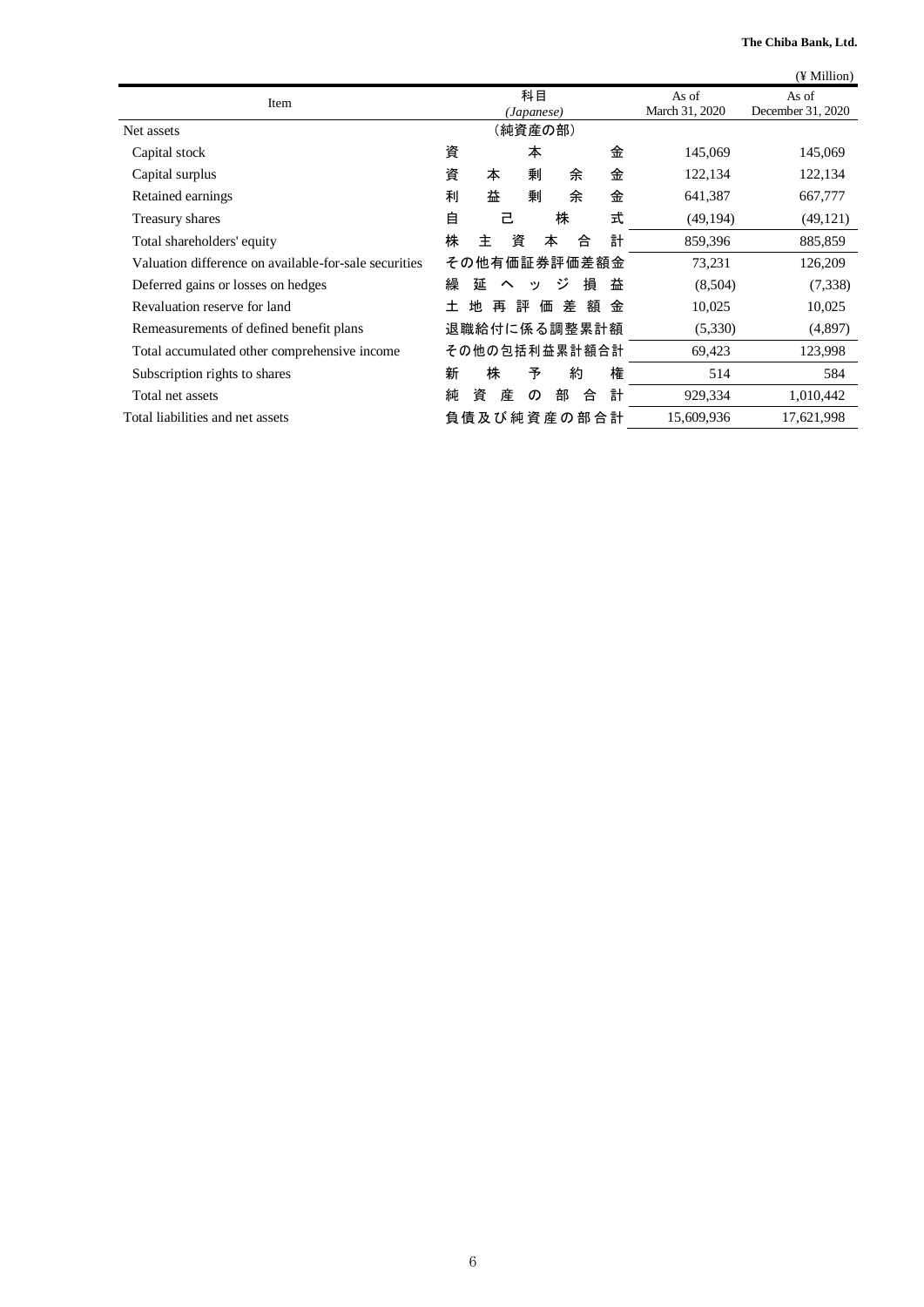# <span id="page-6-0"></span>**(2) Quarterly Consolidated Statements of Income and Comprehensive Income**

Quarterly Consolidated Statement of Income

|                                         |         |             |        |                  |        |               |               |                                            | (¥ Million)                                |
|-----------------------------------------|---------|-------------|--------|------------------|--------|---------------|---------------|--------------------------------------------|--------------------------------------------|
| Item                                    |         |             |        | 科目<br>(Japanese) |        |               |               | For the nine months<br>ended Dec. 31, 2019 | For the nine months<br>ended Dec. 31, 2020 |
| Ordinary income                         | 経       |             | 常      |                  | 収      |               | 益             | 183,813                                    | 173,547                                    |
| Interest income                         | 資       | 金           | 運      |                  | 用      | 収             | 益             | 110,316                                    | 101,680                                    |
| Interest on loans and discounts         |         | う           | ち      |                  |        | 貸出金利息)        |               | 82,661                                     | 77,684                                     |
| Interest and dividends on securities    |         |             |        |                  |        | (うち有価証券利息配当金) |               | 24,651                                     | 22,512                                     |
| Trust fees                              | 信       |             | 託      |                  | 報      |               | 酬             | 7                                          | 5                                          |
| Fees and commissions income             | 役       | 務           | 取      | 引                | 等      | 収             | 益             | 38,349                                     | 39,337                                     |
| Trading income                          | 特       | 定           | 取      |                  | 引      | 収             | 益             | 4,403                                      | 4,068                                      |
| Other ordinary income                   | そ       | の           | 他      | 業                | 務      | 収             | 益             | 4,216                                      | 5,255                                      |
| Other income                            | そ       | の           | 他      | 経                | 常      | 収             | 益             | 26,520                                     | 23,200                                     |
| Ordinary expenses                       | 経       |             | 常      |                  | 費      |               | 用             | 124,929                                    | 115,407                                    |
| Interest expenses                       | 資       | 金           | 調      |                  | 達      | 費             | 用             | 18,666                                     | 9,608                                      |
| Interest on deposits                    |         | う           | ち      | 預                | 金      | 息<br>利        | $\mathcal{E}$ | 5,247                                      | 1,260                                      |
| Fees and commissions payments           | 役       | 務           | 取      | 引                | 等      | 費             | 用             | 14,625                                     | 13,077                                     |
| Other ordinary expenses                 | そ       | の           | 他      | 業                | 務      | 費             | 用             | 897                                        | 1,481                                      |
| General and administrative expenses     | 営       |             | 業      |                  | 経      |               | 費             | 65,945                                     | 70,496                                     |
| Other expenses                          | そ       | の           | 他      | 経                | 常      | 費             | 用             | 24,794                                     | 20,742                                     |
| Ordinary profit                         | 経       |             | 常      |                  | 利      |               | 益             | 58,884                                     | 58,140                                     |
| Extraordinary income                    | 特       |             | 別      |                  | 利      |               | 益             | 1                                          | $\overline{0}$                             |
| Gains on disposal of non-current assets | 固       | 定           | 資      | 産                | 処      | 分             | 益             | 1                                          | $\Omega$                                   |
| <b>Extraordinary losses</b>             | 特       |             | 別      |                  | 損      |               | 失             | 33                                         | 60                                         |
| Loss on disposal of non-current assets  | 固       | 定           | 資      | 産                | 処      | 分             | 損             | 33                                         | 60                                         |
| Profit before income taxes              | 税<br>四  | 金<br>半      | 等<br>期 |                  | 調<br>純 | 整<br>利        | 前<br>益        | 58,851                                     | 58,080                                     |
| Income taxes-current                    | 法<br>及  | 人           | 税<br>び | $\ddotmark$<br>事 | 住      | 民<br>業        | 税<br>税        | 16,107                                     | 16,009                                     |
| Income taxes-deferred                   | 法       | 人           | 税      | 等                | 調      | 整             | 額             | 1,715                                      | 1,553                                      |
| Total income taxes                      | 法       | 人           | 税      |                  | 等      | 合             | 計             | 17,822                                     | 17,562                                     |
| Profit                                  | 四       | 半           | 期      |                  | 純      | 利             | 益             | 41,029                                     | 40,518                                     |
| Profit attributable to owners of parent | 親<br>лч | 会社株主に帰<br>半 | 期      |                  | 純      | 属す<br>利       | る益            | 41,029                                     | 40,518                                     |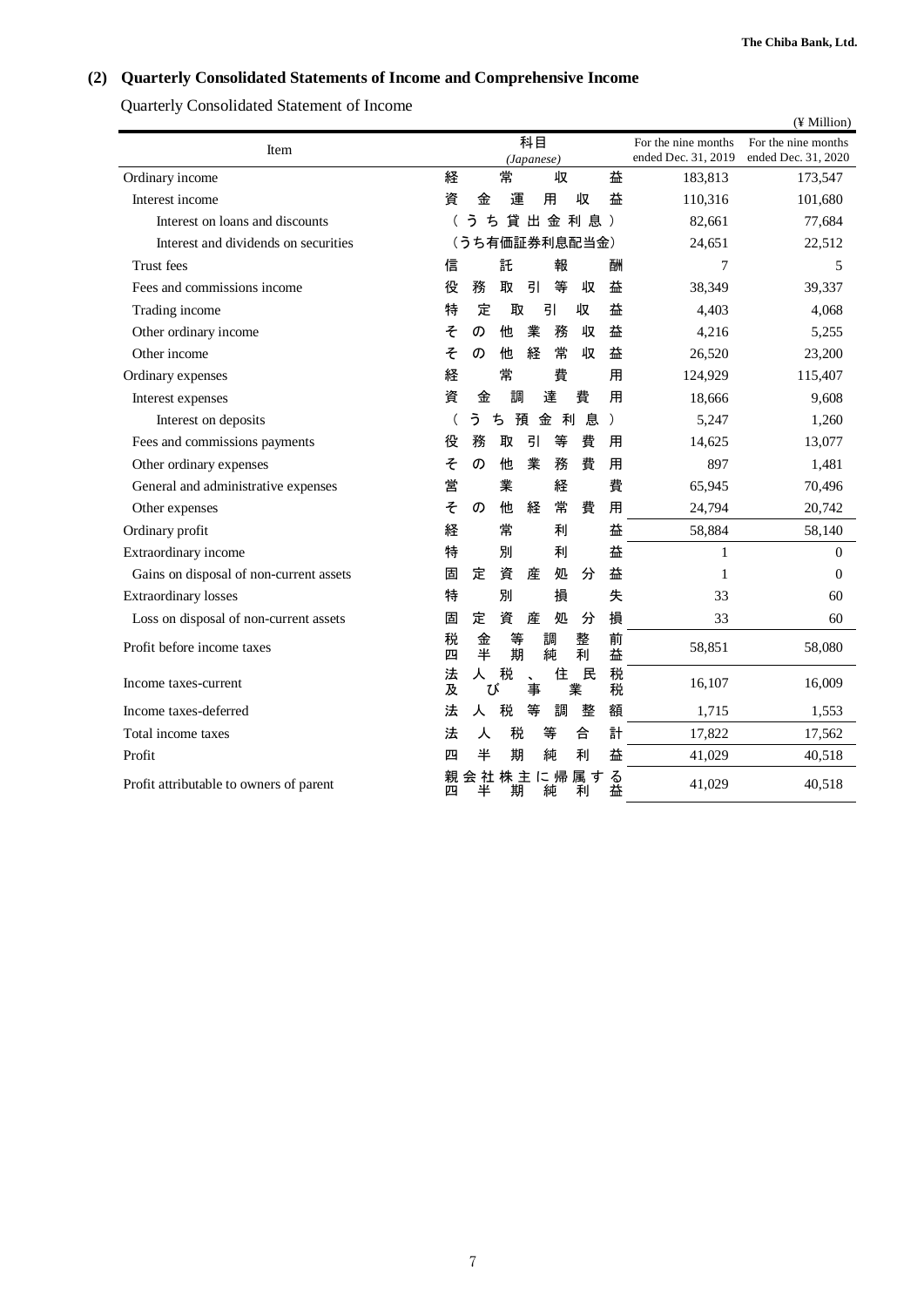Quarterly Consolidated Statement of Comprehensive Income

<span id="page-7-0"></span>

|                                                                                      |                                                                      |                                            | (¥ Million)                                |
|--------------------------------------------------------------------------------------|----------------------------------------------------------------------|--------------------------------------------|--------------------------------------------|
| Item                                                                                 | 科目<br>(Japanese)                                                     | For the nine months<br>ended Dec. 31, 2019 | For the nine months<br>ended Dec. 31, 2020 |
| Profit                                                                               | 純<br>益<br>半<br>期<br>利<br>四                                           | 41,029                                     | 40,518                                     |
| Other comprehensive income                                                           | 括<br>利<br>他<br>包<br>そ<br>益<br>$\sigma$<br>$\sigma$                   | 8,969                                      | 54,575                                     |
| Valuation difference on available-for-sale securities                                | その他有価証券評価差額金                                                         | 11,067                                     | 52,811                                     |
| Deferred gains or losses on hedges                                                   | 繰<br>ージー<br>損<br>延<br>益<br>$\sim$<br>ッ                               | (2,151)                                    | 1,165                                      |
| Remeasurements of defined benefit plans, net of tax                                  | 退 職 給 付 に 係 る 調 整 額                                                  | (16)                                       | 432                                        |
| Share of other comprehensive income of entities<br>accounted for using equity method | 持分法適用会社に対する<br>持<br>相<br>額<br>当<br>分                                 | 69                                         | 165                                        |
| Comprehensive income                                                                 | 益<br>期<br>括<br>半<br>利<br>包<br>四                                      | 49,998                                     | 95,093                                     |
| (Comprehensive income attributable to)                                               | 訳<br>内                                                               |                                            |                                            |
| Comprehensive income attributable to owners of parent                                | 親<br>社 株<br>会<br>主<br>に<br>係<br>る<br>半<br>括<br>期<br>四<br>利<br>益<br>包 | 49,998                                     | 95,093                                     |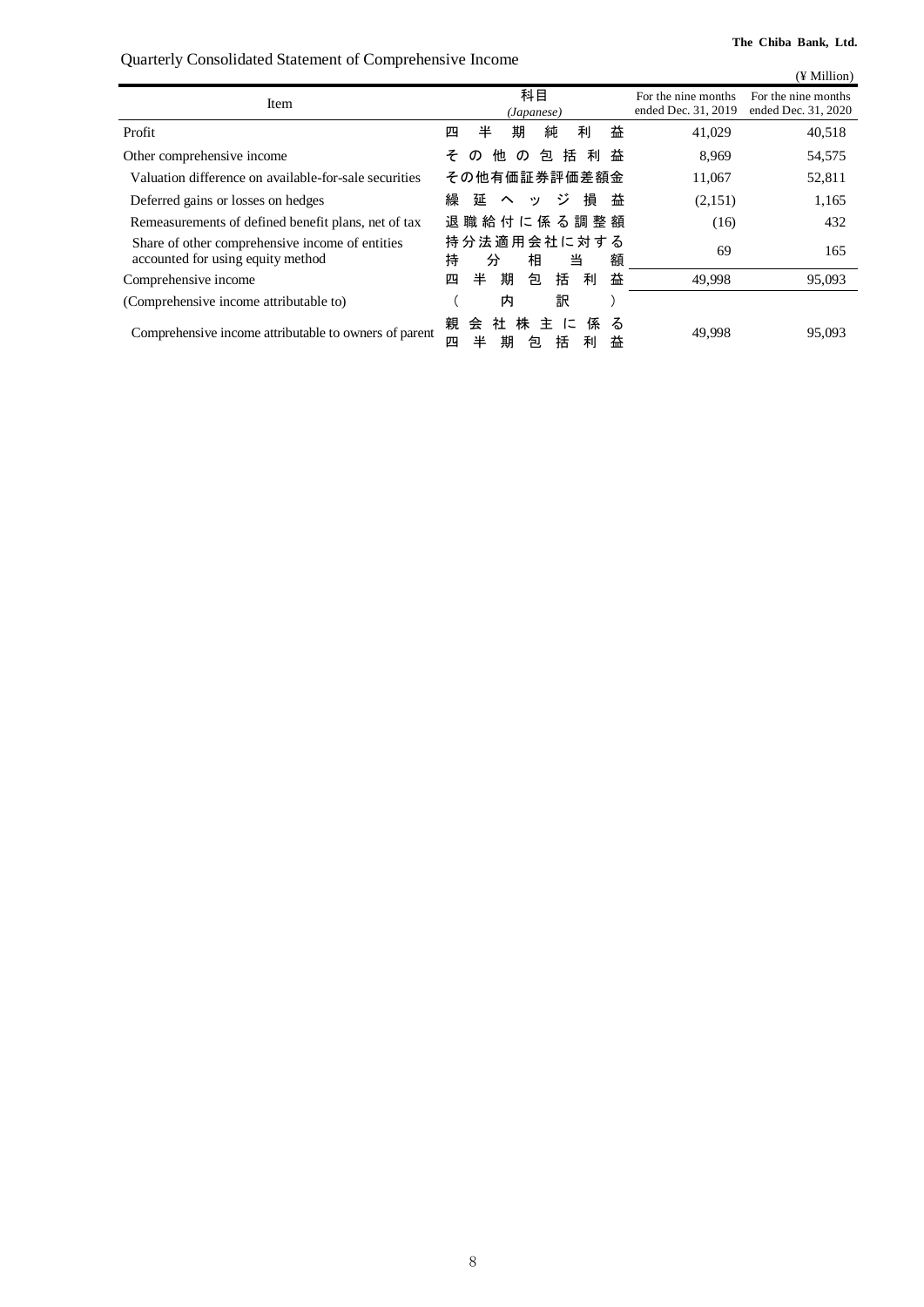#### **(3) Note for the Assumption of Going Concern**

Not applicable.

#### <span id="page-8-0"></span>**(4) Note for Material Changes in Shareholders' Equity**

Not applicable.

#### **(5) Change in Accounting Principles that is Difficult to Distinguish from Change in Accounting Estimates**

The Chiba Bank and consolidated subsidiaries have changed the depreciation method for buildings, which had been adopted the declining balance method, to the straight-line method from the current first quarter of consolidated fiscal year.

With the launch of the 14th medium term management plan "NEXT STEP 2023 –connect and go beyond, for the future-" and the completion of new head office in the current fiscal year, we reviewed the depreciation method for buildings. We concluded that the straight-line method which allocates depreciation expense evenly over the useful lives would more appropriately reflect the actual condition of management to periodic profit, because buildings are used long-term and stable, and the value in use decrease approximately constantly through their duration.

As a result of this change, depreciation for the current third quarter of consolidated fiscal year decreased, and ordinary profit and profit before income taxes increased by ¥495 million respectively compared with the previous method.

#### **(6) Additional Information**

There were no significant changes in the assumptions of accounting estimates on the COVID-19 pandemic stated as additional information in the Securities Report for the previous consolidated fiscal year.

We currently expect that the COVID-19 pandemic will continue to have a certain negative impact on the credit risk of loans and that the repayment capacity of borrowers may decline. Allowance for loans losses was provided based on the expectation that the COVID-19 pandemic will converge gradually over the next fiscal year and the net credit costs will not increase significantly.

This expiation is uncertain and there may be a negative impact on our operating results if the impact of the COVID-19 pandemic continues over a long period.

#### **(7) Subsequent Events**

Not applicable.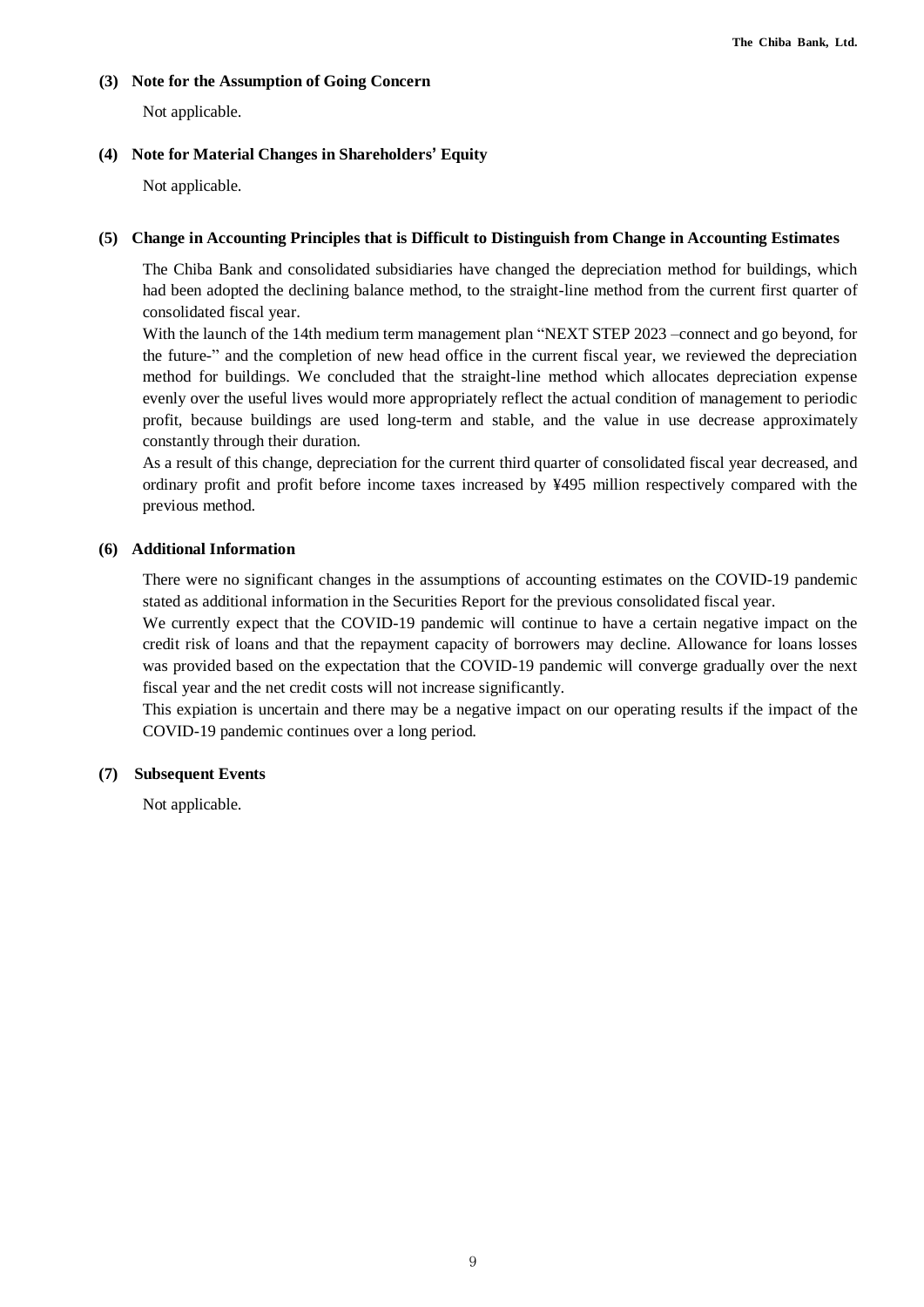#### **Supplementary Information**

Financial Results for the Third Quarter of Fiscal Year 2020, ending March 31, 2021

#### <span id="page-9-0"></span>**1. Summary of Income (Non-consolidated / Consolidated)**

- Non-consolidated core net business income increased by ¥0.7 billion compared with the corresponding period of the previous fisical year to ¥53.5 billion, while ordinary profit decreased by ¥2.3 billion to ¥53.3 billion, and profit decreased by ¥1.5 billion to ¥38.4 billion.
- Consolidated ordinary profit decreased by ¥0.7 billion to ¥58.1 billion, and profit attributable to owners of parent decreased by ¥0.5 billion to ¥40.5 billion.
- Profit progressed steadily and achieved 83.6% of the full term projection on a non-consolidated basis and 83.5% on a consolidated basis.

| Non-consolidated                                                              |                               |                                                      |           |                                                      |                                                    | (¥ Million)                                      |
|-------------------------------------------------------------------------------|-------------------------------|------------------------------------------------------|-----------|------------------------------------------------------|----------------------------------------------------|--------------------------------------------------|
|                                                                               | (Japanese)                    | For the nine<br>months ended<br>Dec. 31, 2020<br>(a) | $(a - b)$ | For the nine<br>months ended<br>Dec. 31, 2019<br>(b) | FY 2020<br>ending Mar.<br>31, 2021<br>(Projection) | (Reference)<br>FY 2019<br>ended Mar.<br>31, 2020 |
| Gross business profit                                                         | 業<br>益<br>務<br>粗<br>利         | 118,406                                              | 2,922     | 115,483                                              |                                                    | 152,719                                          |
| Net interest income                                                           | 資<br>益<br>金<br>利              | 95,151                                               | 345       | 94,805                                               |                                                    | 123,678                                          |
| Net fees and commissions income                                               | 役務取引等利益                       | 18,272                                               | 2,572     | 15,700                                               |                                                    | 22,642                                           |
| Trading income                                                                | 特<br>定 取 引 利<br>益             | 1,215                                                | (435)     | 1,650                                                |                                                    | 1,802                                            |
| Profit from other business transactions                                       | その他業務利益                       | 3,766                                                | 439       | 3,327                                                |                                                    | 4,596                                            |
| Gains (losses) related to bonds<br>(Government bonds, etc.)                   | うち国債等債券損益                     | 112                                                  | (1,901)   | 2,013                                                |                                                    | 3,260                                            |
| <b>Expenses</b><br>(excluding non-recurrent expenses) (-)                     | 経<br>費<br>(除く臨時処理分)           | 64,730                                               | 4,060     | 60,670                                               |                                                    | 81,911                                           |
| Net business income (before transfer to<br>general allowance for loan losses) | 業<br>務<br>純<br>益<br>(一般貸引繰入前) | 53,675                                               | (1,137)   | 54,813                                               |                                                    | 70,808                                           |
| Core net business income                                                      | コア業務純益                        | 53,563                                               | 763       | 52,800                                               |                                                    | 67,547                                           |
| Excluding gains (losses) on cancellation<br>of investment trusts              | 除く投資信託解約損益                    | 49,718                                               | 550       | 49,168                                               |                                                    | 64,233                                           |
| Net transfer to general allowance for loan<br>$losses(-)$<br>(i)              | 般貸倒引当金<br>純<br>繰<br>入<br>額    | 1,324                                                | (982)     | 2,307                                                |                                                    | 1,241                                            |
| Net business income                                                           | 業<br>益<br>務<br>純              | 52,351                                               | (154)     | 52,506                                               |                                                    | 69,567                                           |
| Non-recurrent income and losses                                               | 益<br>臨<br>時<br>損              | 978                                                  | (2,184)   | 3,163                                                |                                                    | (1,694)                                          |
| Disposal of non-performing loans (-) (ii)                                     | うち不良債権処理額                     | 3,371                                                | (1,622)   | 4,994                                                |                                                    | 8,266                                            |
| Gains (losses) related to stocks, etc.                                        | うち株式等関係損益                     | 4,466                                                | (3)       | 4,469                                                |                                                    | 2,685                                            |
| <b>Ordinary profit</b>                                                        | 経<br>常<br>益<br>利              | 53,330                                               | (2,339)   | 55,669                                               | 64,000                                             | 67,872                                           |
| Extraordinary income (loss)                                                   | 特<br>別<br>損<br>益              | (49)                                                 | (16)      | (32)                                                 |                                                    | (3,842)                                          |
| Profit                                                                        | 四半期(当期)純利益                    | 38,465                                               | (1,585)   | 40,051                                               | 46,000                                             | 45,937                                           |
| Net credit costs (-)<br>$(i)+(ii)$                                            | 与信関係費用                        | 4,696                                                | (2,605)   | 7,301                                                |                                                    | 9,508                                            |

Note: Core net business income = Net business income (before transfer to general allowance for loan losses) - Gains (losses) related to bonds (Government bonds, etc.)

| <b>Consolidated</b>                     |   |                        |   |              |               |              |               |              | (¥ Million) |
|-----------------------------------------|---|------------------------|---|--------------|---------------|--------------|---------------|--------------|-------------|
|                                         |   |                        |   |              | For the nine  |              | For the nine  | FY 2020      | (Reference) |
|                                         |   | (Japanese)             |   | months ended |               | months ended | ending Mar.   | FY 2019      |             |
|                                         |   |                        |   |              | Dec. 31, 2020 | $(a - b)$    | Dec. 31, 2019 | 31, 2021     | ended Mar.  |
|                                         |   |                        |   |              | (a)           |              | (b)           | (Projection) | 31, 2020    |
| <b>Ordinary profit</b>                  | 経 | 常                      | 利 | 益            | 58,140        | (743)        | 58,884        | 69,500       | 72.617      |
| Profit attributable to owners of parent |   | 親会社株主に帰属する <br>四半期(中間・ |   | 当期)純利益       | 40,518        | (510)        | 41,029        | 48,500       | 48,037      |

10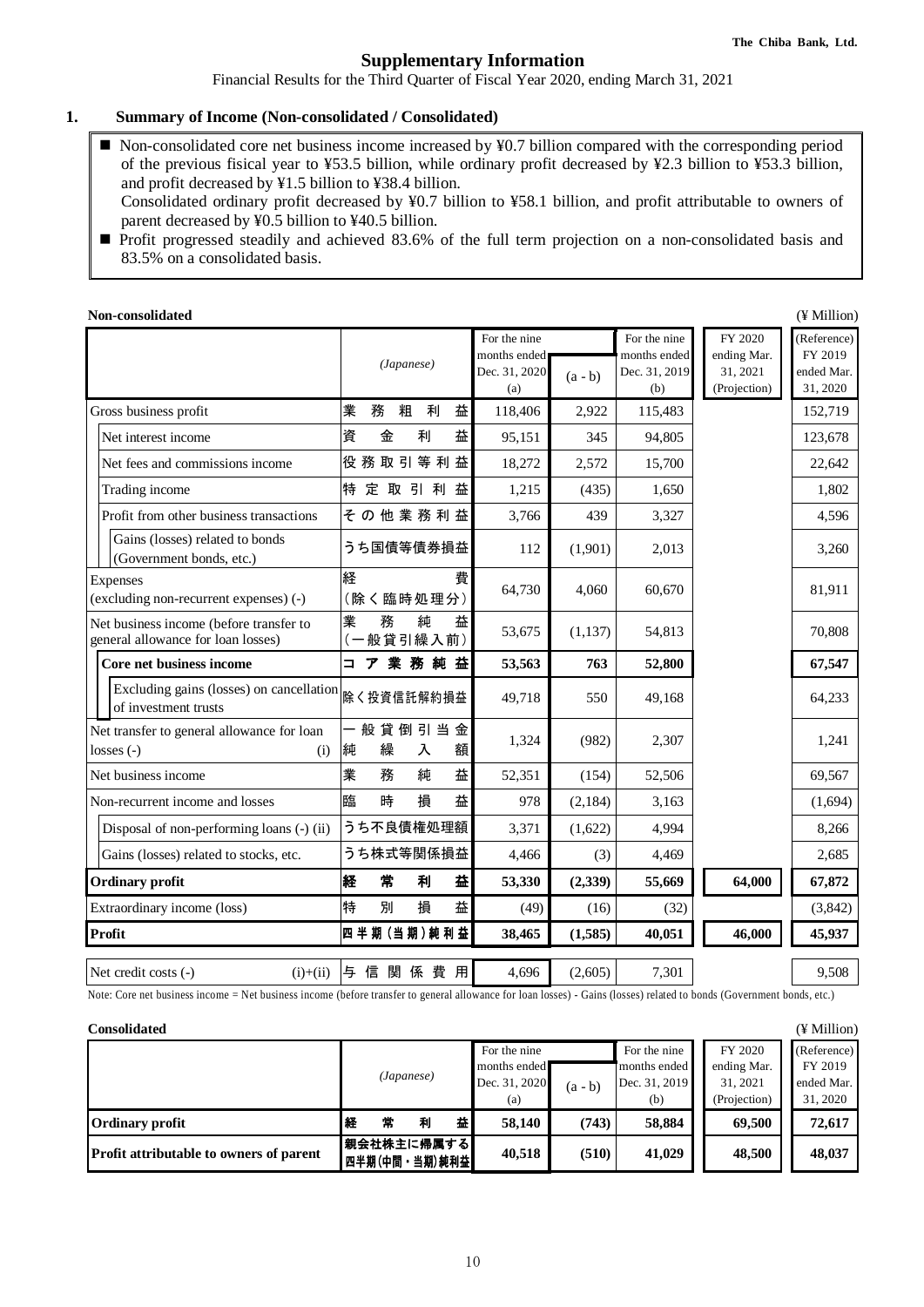### **2. Loans and Deposits (Non-consolidated / Term-end Balance)**

■ The balance of loans and bills discounted increased by ¥116.4 billion from the position as of September 30, 2020, to ¥11,071.9 billion mainly due to an increase in corporate loans.

■ The balance of deposits increased by ¥198.8 billion from the position as of September 30, 2020, to ¥13,685.7 billion mainly due to an increase in personal deposits.

|                                                        |                                          |                               |                      | (¥ Billion)                                                            |
|--------------------------------------------------------|------------------------------------------|-------------------------------|----------------------|------------------------------------------------------------------------|
|                                                        | (Japanese)                               | As of<br>Dec. 31, 2020<br>(a) | $(a - b)$            | As of<br>(Reference)<br>Sep. 30, 2020<br>As of<br>Dec. 31, 2019<br>(b) |
| <b>Loans and bills discounted</b>                      | 貸<br>Ш<br>金                              | 11,071.9                      | 116.4                | 10,955.4<br>10,634.0                                                   |
| Domestic operations                                    | 貸<br>出<br>内<br>向<br>ゖ<br>国               | 10,853.9                      | 117.4                | 10,736.5<br>10,387.2                                                   |
| Corporate loans                                        | 業<br>貸<br>者<br>向<br>$\uparrow$<br>出<br>事 | 6,552.7                       | 78.3                 | 6,474.4<br>6,241.4                                                     |
| Consumer loans                                         | 費<br>消<br>者<br>ン<br>口                    | 3,893.0                       | 35.0                 | 3,857.9<br>3,777.2                                                     |
| Housing loans                                          | う<br>ち<br>住<br>宅<br>$\sim$<br>$\Box$     | 3,709.0                       | 33.8                 | 3,675.1<br>3,601.5                                                     |
| Public sector loans                                    | 貸<br>共<br>出<br>向<br>ゖ<br>公               | 408.1                         | 3.9                  | 368.5<br>404.1                                                         |
| Small and medium-sized<br>enterprises, etc.<br>[Ratio] | うち中小企業等貸出<br>中小企業等貸出比率]                  | 8.987.3<br>$[82.80\%]$        | 84.6<br>$[(0.11\%)]$ | 8.902.7<br>8,566.8<br>$[82.92\%]$<br>$[82.47\%]$                       |
| Overseas operations                                    | 貸<br>出<br>海<br>外<br>向<br>ゖ               | 217.9                         | (0.9)                | 218.9<br>246.7                                                         |
| <b>Deposits</b>                                        | 預<br>金                                   | 13,685.7                      | 198.8                | 13,486.8<br>12,595.3                                                   |
| Domestic operations                                    | 内<br>国                                   | 13,401.4                      | 209.6                | 13,191.7<br>12,239.0                                                   |
| Personal deposits                                      | 個<br>人                                   | 10,005.2                      | 260.5                | 9,357.6<br>9,744.6                                                     |
| Corporate deposits                                     | 法<br>人                                   | 2,751.9                       | 30.4                 | 2,721.4<br>2,372.0                                                     |
| Public sector deposits                                 | 共<br>公                                   | 644.2                         | (81.4)               | 725.6<br>509.3                                                         |
| Overseas operations                                    | 店<br>等<br>海<br>外                         | 284.3                         | (10.7)               | 295.1<br>356.2                                                         |

Note: Ratio = Small and medium-sized enterprises, etc. / Domestic loans and bills discounted

| (Reference) Investment trusts, etc. | (参考) 投資信託等 | (¥ Billion) |
|-------------------------------------|------------|-------------|
|-------------------------------------|------------|-------------|

| TRETCHERE HILL COMMENT HUMM, CIC. |   |   |   | $\sim$ $\sim$ $\sim$ $\sim$ $\sim$ $\sim$ $\sim$ |   |   |                               |           |                               |                                       |
|-----------------------------------|---|---|---|--------------------------------------------------|---|---|-------------------------------|-----------|-------------------------------|---------------------------------------|
|                                   |   |   |   | (Japanese)                                       |   |   | As of<br>Dec. 31, 2020<br>(a) | $(a - b)$ | As of<br>Sep. 30, 2020<br>(h) | (Reference)<br>As of<br>Dec. 31, 2019 |
| Balance of investment trusts      | 投 | 資 | 信 | 託                                                | 残 | 高 | 272.6                         | 14.5      | 258.0                         | 267.7                                 |

|                               | (Japanese) | As of<br>Dec. 31, 2020<br>(a) | $(a - b)$ | As of<br>Sep. 30, 2020<br>(b) | (Reference)<br>As of<br>Dec. 31, 201 |
|-------------------------------|------------|-------------------------------|-----------|-------------------------------|--------------------------------------|
| Balance of personal annuities | 個人年金保険等残高  | 881.7                         | .         | 879.9                         | 902.5                                |

| As of         |  |
|---------------|--|
| Dec. 31, 2019 |  |
| 267.7         |  |

| п |
|---|
|---|

| (Reference)   |  |
|---------------|--|
| As of         |  |
| Dec. 31, 2019 |  |
| 902.5         |  |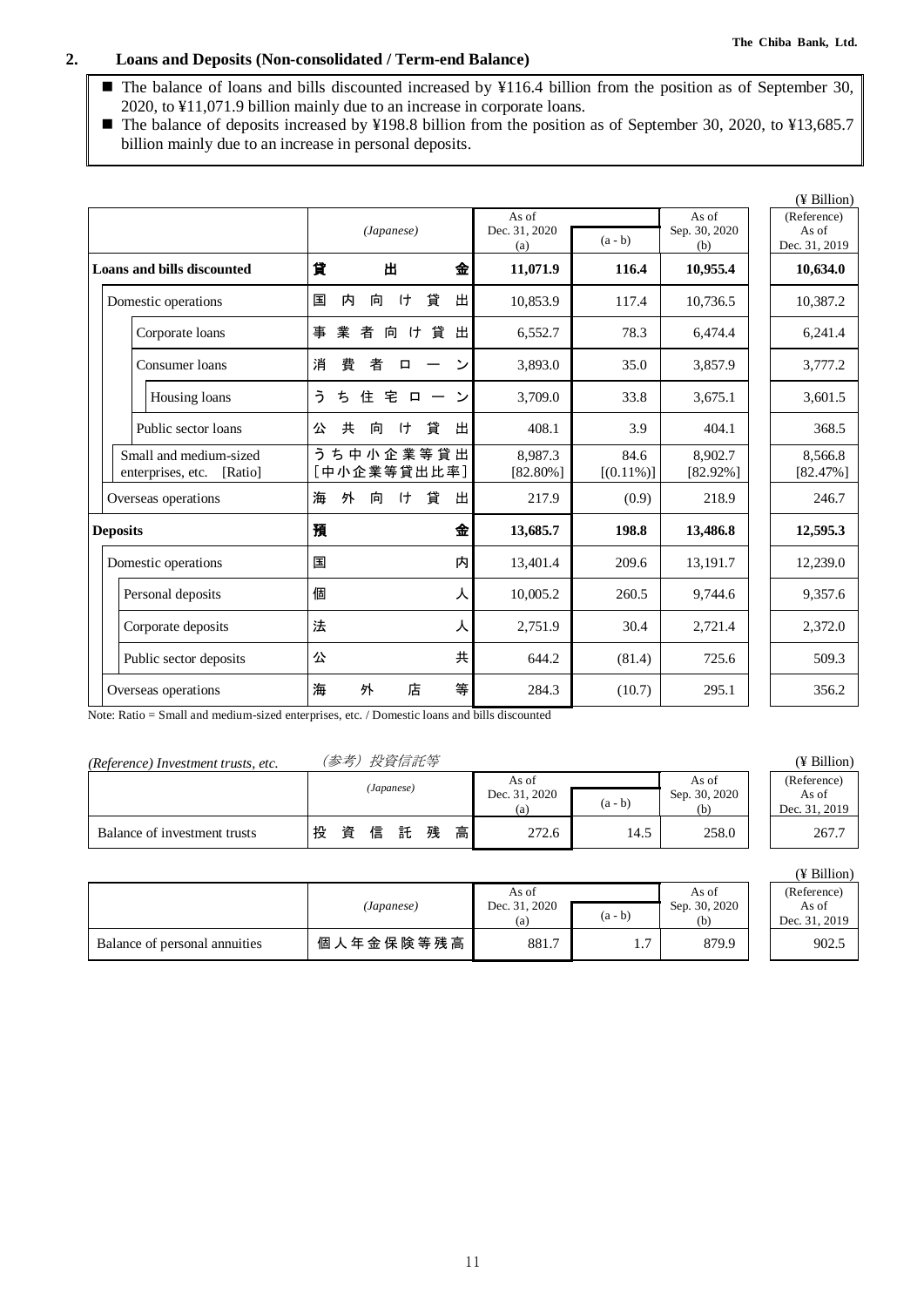#### **3. Interest Rate Spread (Domestic Business) (Non-consolidated)**

|     |                                                                            |   |   | (Japanese) |   |   |   | For the nine<br>months ended<br>Dec. 31, 2020<br>(a) | $(a-b)$    | For the nine<br>months ended<br>Dec 31, 2019<br>(b) | (Reference)<br>FY 2019<br>ended Mar.<br>31, 2020 |
|-----|----------------------------------------------------------------------------|---|---|------------|---|---|---|------------------------------------------------------|------------|-----------------------------------------------------|--------------------------------------------------|
| (1) | Average yield on interest earning<br>assets $(A)$                          | 資 | 金 | 運          | 用 | 利 | 回 | 0.90%                                                | $(0.04\%)$ | 0.94%                                               | 0.92%                                            |
|     | Average yield on loans and bills<br>discounted(B)                          | 貸 | 出 |            | 金 | 利 | 回 | 0.92%                                                | $(0.03\%)$ | 0.96%                                               | 0.95%                                            |
|     | Average yield on securities                                                | 有 | 価 | 証          | 券 | 利 | 回 | 1.41%                                                | $(0.22\%)$ | 1.63%                                               | 1.47%                                            |
| (2) | Average yield on interest bearing<br>liabilities $(C)$                     | 資 | 金 | 調          | 達 | 原 | 価 | 0.56%                                                | $(0.02\%)$ | 0.59%                                               | 0.59%                                            |
|     | Average yield on deposits and<br>negotiable certificates of deposit<br>(D) | 預 | 金 |            | 等 | 利 | 回 | 0.00%                                                | $(0.00\%)$ | $0.00\%$                                            | $0.00\%$                                         |
|     | Expense ratio                                                              | 経 |   |            | 費 |   | 率 | 0.61%                                                | $(0.01\%)$ | 0.62%                                               | 0.63%                                            |
| (3) | Average interest rate spread<br>$(A) - (C)$                                | 総 | 資 |            | 金 | 利 | 鞘 | 0.34%                                                | $(0.01\%)$ | 0.35%                                               | 0.33%                                            |
|     | Difference between average yield on<br>loans and deposits $(B) - (D)$      | 預 | 貸 |            | 金 | 利 | 差 | 0.92%                                                | $(0.04\%)$ | 0.96%                                               | 0.95%                                            |

Note: (1) and (2) are rounded down to second decimal places, and (3) is the difference between (1) and (2).

#### **4. Disclosed Claims under the Financial Reconstruction Law (Non-consolidated)**

|                                                      |                            |                                   |                      | (¥ Million)            |
|------------------------------------------------------|----------------------------|-----------------------------------|----------------------|------------------------|
|                                                      |                            | As of                             | As of                | (Reference)            |
|                                                      | (Japanese)                 | Dec. 31, 2020<br>$(a - b)$<br>(a) | Sep. 30, 2020<br>(b) | As of<br>Dec. 31, 2019 |
| <b>Bankrupt and Substantially Bankrupt</b><br>Claims | 破産更生債権及び<br>これらに準ずる債権      | (1,383)<br>15,316                 | 16,700               | 17,795                 |
| Doubtful Claims                                      | 権<br>危<br>債<br>険           | 56,151<br>1,624                   | 54,527               | 58,899                 |
| Substandard Claims                                   | 管<br>債<br>権<br>要<br>理      | 43,904<br>(140)                   | 44.044               | 43,857                 |
| Total                                                | 計<br>合                     | 115,372<br>100                    | 115,271              | 120,551                |
|                                                      |                            |                                   |                      |                        |
| Normal Claims                                        | 権<br>常<br>債<br>正           | 11,064,431<br>118,902             | 10,945,529           | 10,640,488             |
| Total Claims                                         | 高<br>信<br>残<br>与<br>総      | 11,179,804<br>119,003             | 11.060.801           | 10,761,040             |
| Non-performing loan ratio                            | 率<br>良<br>債<br>権<br>比<br>不 | 1.03%<br>$(0.01\%)$               | 1.04%                | 1.12%                  |

Note: Total Claims include : loans, foreign exchange, accrued interest and suspense payments, customers' liabilities for acceptances and guarantees, and private offerings of bonds with Chiba Bank's guarantee in Securities. Private offerings of bonds with Chiba Bank's guarantee are recorded at market value.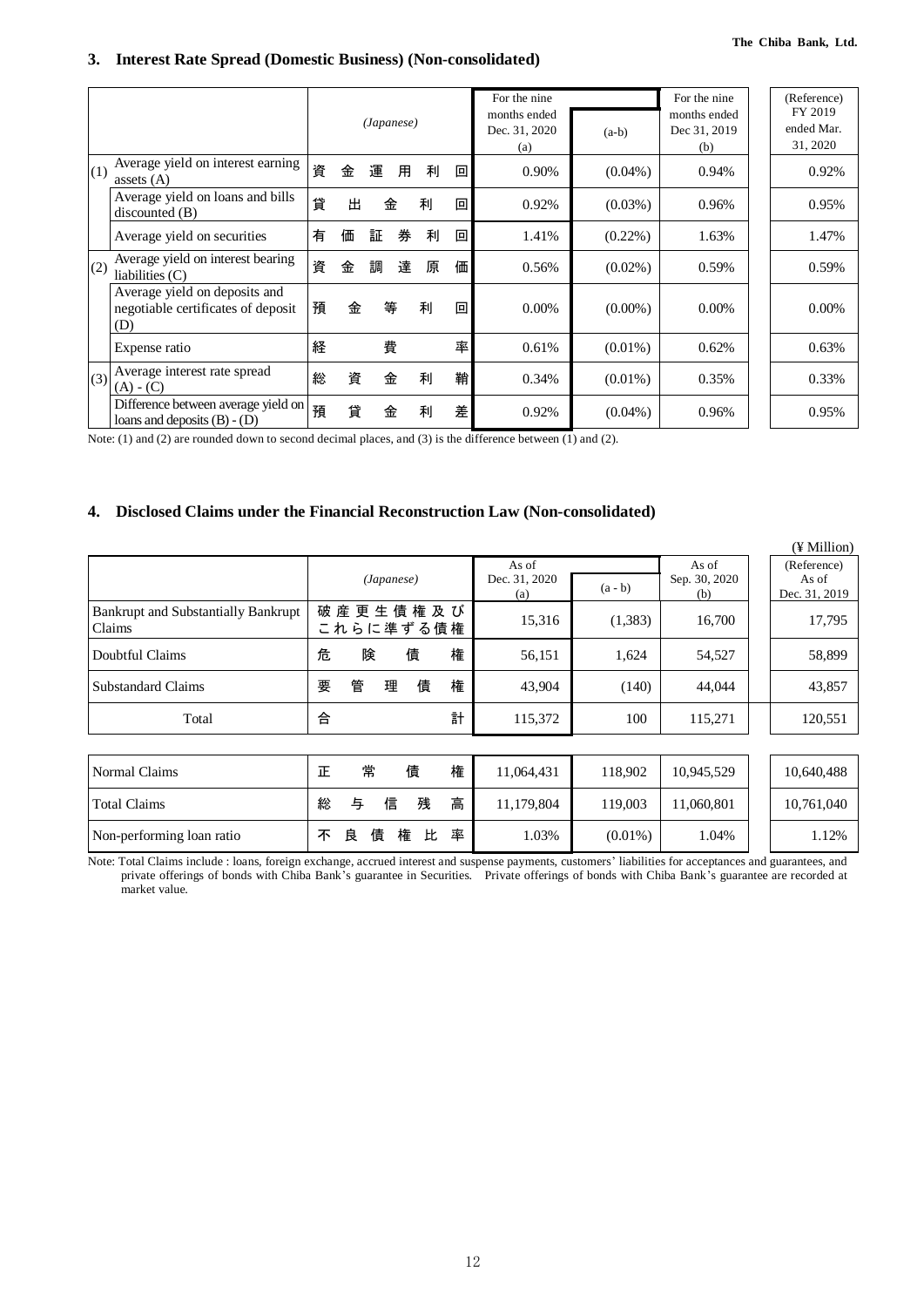## **5. Risk-Monitored Loans (Non-consolidated / Consolidated)**

|                                          | (Japanese)                 | As of                |            | As of                |                                       |  |  |  |  |  |  |
|------------------------------------------|----------------------------|----------------------|------------|----------------------|---------------------------------------|--|--|--|--|--|--|
|                                          |                            | Dec. 31, 2020<br>(a) | $(a - b)$  | Sep. 30, 2020<br>(b) | (Reference)<br>As of<br>Dec. 31, 2019 |  |  |  |  |  |  |
| <b>Loans to Bankrupt Borrowers</b>       | 債<br>権<br>破<br>綻<br>先<br>額 | 1,426                | 294        | 1,132                | 1,359                                 |  |  |  |  |  |  |
| Delinquent Loans                         | 延<br>滞<br>債<br>額<br>権      | 69,415               | 54         | 69,361               | 74,617                                |  |  |  |  |  |  |
| Loans past due 3 months or more          | 3ヵ月以上延滞債権額                 | 2,568                | 1,118      | 1,450                | 2,288                                 |  |  |  |  |  |  |
| <b>Restructured Loans</b>                | 貸出条件緩和債権額                  | 41,335               | (1,258)    | 42,594               | 41,569                                |  |  |  |  |  |  |
| Total                                    | 合<br>計                     | 114,746              | 208        | 114,538              | 119,833                               |  |  |  |  |  |  |
|                                          |                            |                      |            |                      |                                       |  |  |  |  |  |  |
| Total loan balance<br>(Term-end balance) | 貸出金残高 (末残)                 | 11,071,970           | 116,484    | 10,955,486           | 10,634,036                            |  |  |  |  |  |  |
| As a percentage of total loans           | 貸<br>出<br>金<br>残<br>高<br>比 | 1.03%                | $(0.00\%)$ | 1.04%                | 1.12%                                 |  |  |  |  |  |  |
| <b>Consolidated</b>                      | (¥ Million)                |                      |            |                      |                                       |  |  |  |  |  |  |
|                                          | (Japanese)                 | As of                |            | As of                | (Reference)                           |  |  |  |  |  |  |
|                                          |                            | Dec. 31, 2020<br>(a) | $(a - b)$  | Sep. 30, 2020<br>(b) | As of<br>Dec. 31, 2019                |  |  |  |  |  |  |
| <b>Loans to Bankrupt Borrowers</b>       | 債<br>綻<br>先<br>権<br>額<br>破 | 1,281                | 333        | 947                  | 1,121                                 |  |  |  |  |  |  |
| Delinquent Loans                         | 延<br>滞<br>債<br>権<br>額      | 68,519               | 778        | 67,741               | 73,364                                |  |  |  |  |  |  |
| Loans past due 3 months or more          | 3 ヵ月以上延滞債権額                | 2,568                | 1,118      | 1,450                | 2,288                                 |  |  |  |  |  |  |
| <b>Restructured Loans</b>                | 貸出条件緩和債権額                  | 41,337               | (1,259)    | 42,596               | 41,570                                |  |  |  |  |  |  |
| Total                                    | 計<br>合                     | 113,706              | 970        | 112,735              | 118,344                               |  |  |  |  |  |  |

| Total loan balance<br>(Term-end balance) | 末残<br>貸出金残高                | 1,031,634 | 19.227     | 10.912.406 | 10,585,647 |
|------------------------------------------|----------------------------|-----------|------------|------------|------------|
| As a percentage of total loans           | 貸<br>比<br>残<br>高<br>出<br>金 | .03%      | $(0.00\%)$ | .03%       | .11%       |

13